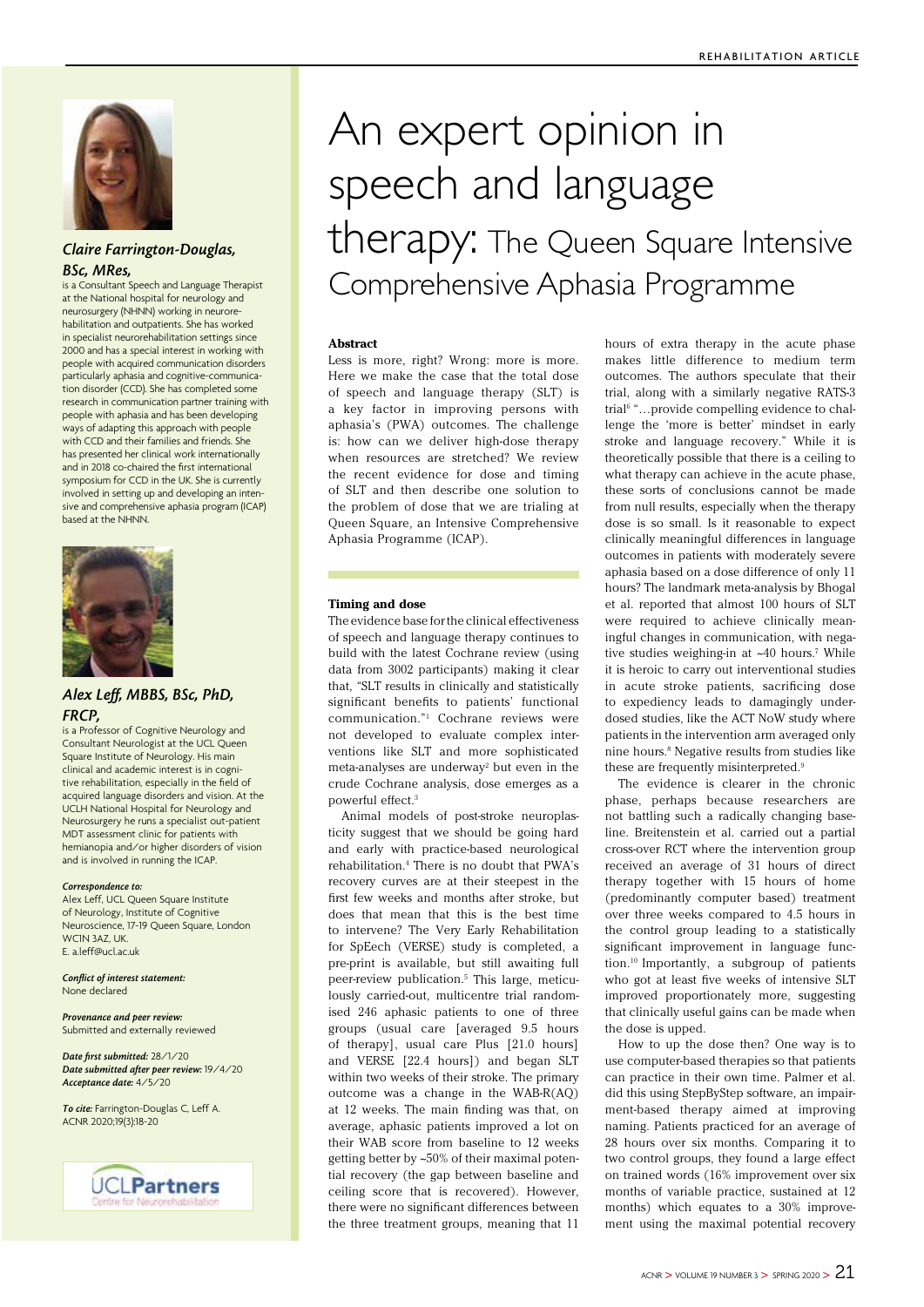metric.11 As is often the case with these types of intervention, therapy effects were only seen on trained items which is why it was especially good to see that these had been personalised by the patients.12

Another approach to achieving a highdose is to use traditional SLT but deliver it in a large dose over a short time period to those who can tolerate it, so-called Intensive Comprehensive Aphasia Programmes.13 We have started just such a service at Queen Square with two years' funding from The National Brain Appeal (https://www.nationalbrainappeal.org/what-we-do/current-appeals/aphasia/) and have been treating groups of four PWA for ~6 hours a day over 15 consecutive weekdays, to get close to the 'magic' 100 hours. The programme is embedded in a normal clinical environment (NHS), but is staffed with charity funding. The cause of aphasia is predominantly, but not exclusively, stroke. The average time since stroke/brain injury is 39 months (IQR 16:54). Outcome measures are recorded at four time points: baseline, post three-week intervention, three months, six months and 12 months. These include standardised measures of: impairment (Comprehensive Aphasia Test); function (Communicative Effectiveness Index); quality of life and mood (both patient and carer reported outcomes); and we are also collecting participant-specific, goal-based outcomes, including, where appropriate, an economic goal using the Goal Attainment Scale. Preliminary results are very promising and we will be presenting these at the upcoming European Stroke Organisation conference in November 2020: https://eso-stroke.org/ events/eso-wso-conference-2020. We will now discuss some of the key components that make up our ICAP.

#### **Content**

Evidence-based aphasia therapy across the pathway aims to address all aspects of the international classification of functioning, disability and health (ICF) framework. Underpinning our ICAP is the rationale that addressing all aspects of the ICF simultaneously yields the best outcomes.13 The dose and intensity of the different types of intervention are driven by the goals negotiated between the PWA and the SLT at the start of the programme. Due to space limitations, we can only offer a brief overview of the key components here.

*Brain injury education:* People with aphasia and their friends and family benefit from understanding their aphasia and any other communication and cognitive changes. This is the first step to setting meaningful goals, self-management of their communication disorder and adjustment to living with aphasia. SLTs provide this at every stage across the pathway, but people living with aphasia for many years need the opportunity to develop their continual understanding of aphasia.14 We deliver this in both 1:1 and group formats, as PWA find the sharing of their aphasia stories and questions about what has happened to them to be particularly helpful.

*Meaningful goalsetting:* Spending time negotiating meaningful stretching but motivating goals is an essential component of acute, inpatient specialist rehab, ICAP and community-based therapy.15 These goals may be structured using goal attainment scaling (GAS) or other similar methods and address both impairment and the impact on participation. Therapy then targets these goals, so it's essential that time is spent prioritising goalsetting at the start of therapy and continuously reviewing and updating goals throughout the rehabilitation process.16

*Impairment therapy at word, sentence and conversation level:* We employ a wide range of impairment-based therapies. These include verb network strengthening treatment, $17$  semantic feature analysis<sup>18</sup> and gestural facilitation of naming.19

Choosing meaningful target words, phrases and topics for therapy increases motivation and likelihood of generalisation and functional use. These therapies are delivered by the SLTs, SLT assistants and via targeted computer-based therapy. The importance of embedding these target words/phrases into conversation therapy further maximises the chances of generalisation and having an impact at a participation level. Edmonds et al. demonstrated that verb network strengthening treatment (vNest) had a positive impact on trained and non-trained sentence targets and maintenance of gains and generalisation were observed, with some improvements at a discourse level.17 By delivering an adapted version of vNest for 15-30 hours through 1:1 and computer-based therapy we are observing similar levels of improvement for the PWA on the ICAP.

*Communication and strategy use in a range of real-life environments:* Impairment therapy alone rarely solves the challenges faced by someone with aphasia. Using those words, phrases and sentences in real context embeds the new learning and ensures the therapy generalises into everyday conversation. Group therapy provides opportunities for PWA to practice their strategies in a conversational contact with peer support and feedback.20

Taking this a step forward, "Out and about" activities provide opportunities to communicate with the general public e.g. in cafés, museums, shops, public transport with the additional challenges of background noise, unfamiliar communication partners and reallife problems to work through.

*Neuropsychological interventions and support:* PWA are very likely to experience low mood and depression.<sup>21</sup> Until recently

they have generally been excluded from large treatment studies. Having neuropsychology integrated into our service, through 1:1 and group intervention, addresses these needs. The neuropsychologists also work jointly to provide support, education and training for friends, family and carers of PWA which helps to address some of the many adjustment and relationship changes that affect each PWA's social networks and interactions.

*Communication partner training:*  There is a growing body of evidence that Communication partner training (CPT) can result in improvements at conversation and relationship levels as well as at an impairment level.22 We use video as a basis for PWA and their friends/family to identify the most effective strategies to support conversation for all involved (and these will be different for different communication partners). The communication partners have capacity to take on strategies more easily and reduce the effort placed on the PWA. Including this as a component of the ICAP has been challenging logistically as people need to travel long distances to access the programme.

#### **Future directions**

The initial outcomes from the Queen square ICAP are promising. PWA, their family and friends are feeding back that some of these gains are impacting positively on their participation and quality of life. Future developments include trialing changes to the programme such as moving to four days a week over four weeks; offering remote, video call sessions to involve family and friends more consistently in therapy; closer working with therapists in the acute and community settings to ensure timing of the ICAP fits with an overall pathway for PWA; widening the interdisciplinary team so we can better address fatigue management, work based goals and physical exercise within the programme.

#### ACKNOWLEDGMENTS

We would like to acknowledge the hard work and dedication of the Queen Square ICAP team: Nicola Craven, Beth Gooding, Jean Rutter, Alice Dunstan, Makena Peart, Amy Sherman, Deepali Jadeja, Sarah Nightingale, Jonathan Davidson, Morvwen Duncan, Andrew Paget, Camille Julien & Jennifer Crinion.

#### REFERENCES

- Brady MC, Kelly H, Godwin J, Enderby P, Campbell P. *Speech and language therapy for aphasia following stroke.* Cochrane Database Syst Rev 2016(6):CD000425.
- 2. Brady MC, Ali M, VandenBerg K, Williams LJ, Williams LR, Abo M, et al. *RELEASE: a protocol for a systematic review based, individual participant data, meta- and network meta-analysis, of complex speech-language therapy interventions for stroke-related aphasia.*  Aphasiology 2019:1-21.
- 3. Doogan C, Dignam J, Copland D, Leff A. *Aphasia Recovery: When, How and Who to Treat?* Curr Neurol Neurosci Rep 2018;18(12):90.
- 4. Krakauer JW, Carmichael ST, Corbett D, Wittenberg GF. *Getting neurorehabilitation right: what can be learned from animal models?* Neurorehabil Neural Repair 2012;26(8):923-31.